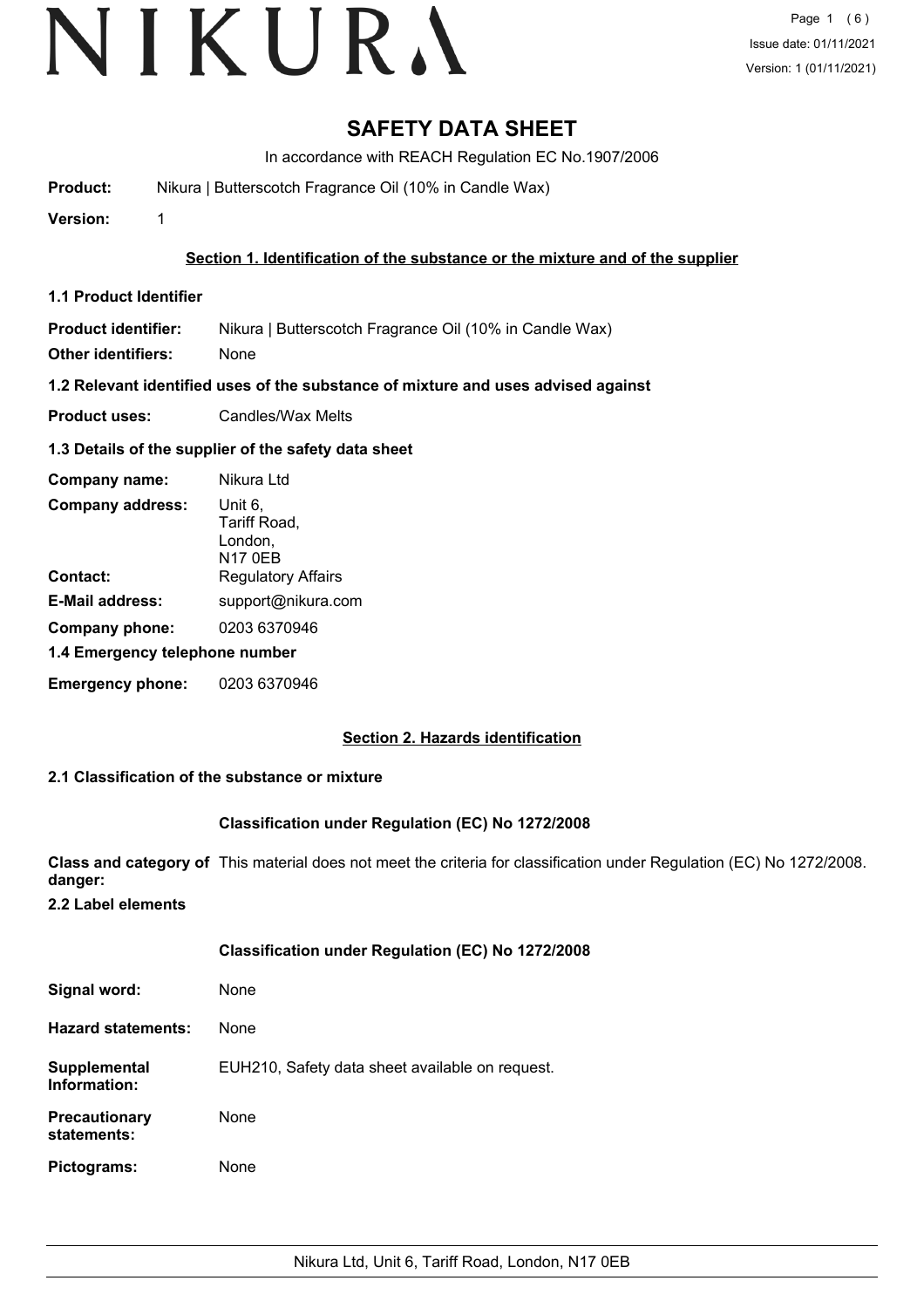# **SAFETY DATA SHEET**

In accordance with REACH Regulation EC No.1907/2006

**Product:** Nikura | Butterscotch Fragrance Oil (10% in Candle Wax)

**Version:** 1

## **2.3 Other hazards**

**Other hazards:** None

# **Section 3. Composition / information on ingredients**

## **3.2 Mixtures**

## **Contains:**

| <b>Name</b>       | <b>CAS</b> | ЕC        | <b>REACH Registration</b><br>No. | %     | <b>Classification for l</b><br>(CLP) 1272/2008 |
|-------------------|------------|-----------|----------------------------------|-------|------------------------------------------------|
| <b>I</b> Vanillin | 121-33-5   | 204-465-2 |                                  | 1.90% | Eve Irrit. 2:H319.-                            |

# **Substances with Community workplace exposure limits:**

Not Applicable

**Substances that are persistent, bioaccumulative and toxic or very persistent and very bioaccumulative, greater than 0.1%:**

Not Applicable

# **Section 4. First-aid measures**

## **4.1 Description of first aid measures**

**Inhalation:** Remove from exposure site to fresh air, keep at rest, and obtain medical attention. **Eye exposure:** Flush immediately with water for at least 15 minutes. Contact physician if symptoms persist. Remove contaminated clothes. Wash thoroughly with soap and water. Contact physician if irritation persists. **Skin exposure: Ingestion:** Rinse mouth with water and obtain medical attention.

# **4.2 Most important symptoms and effects, both acute and delayed**

None expected, see Section 4.1 for further information.

# **4.3 Indication of any immediate medical attention and special treatment needed**

None expected, see Section 4.1 for further information.

# **SECTION 5: Firefighting measures**

# **5.1 Extinguishing media**

Suitable media: Carbon dioxide, Dry chemical, Foam.

# **5.2 Special hazards arising from the substance or mixture**

In case of fire, may be liberated: Carbon monoxide, Unidentified organic compounds.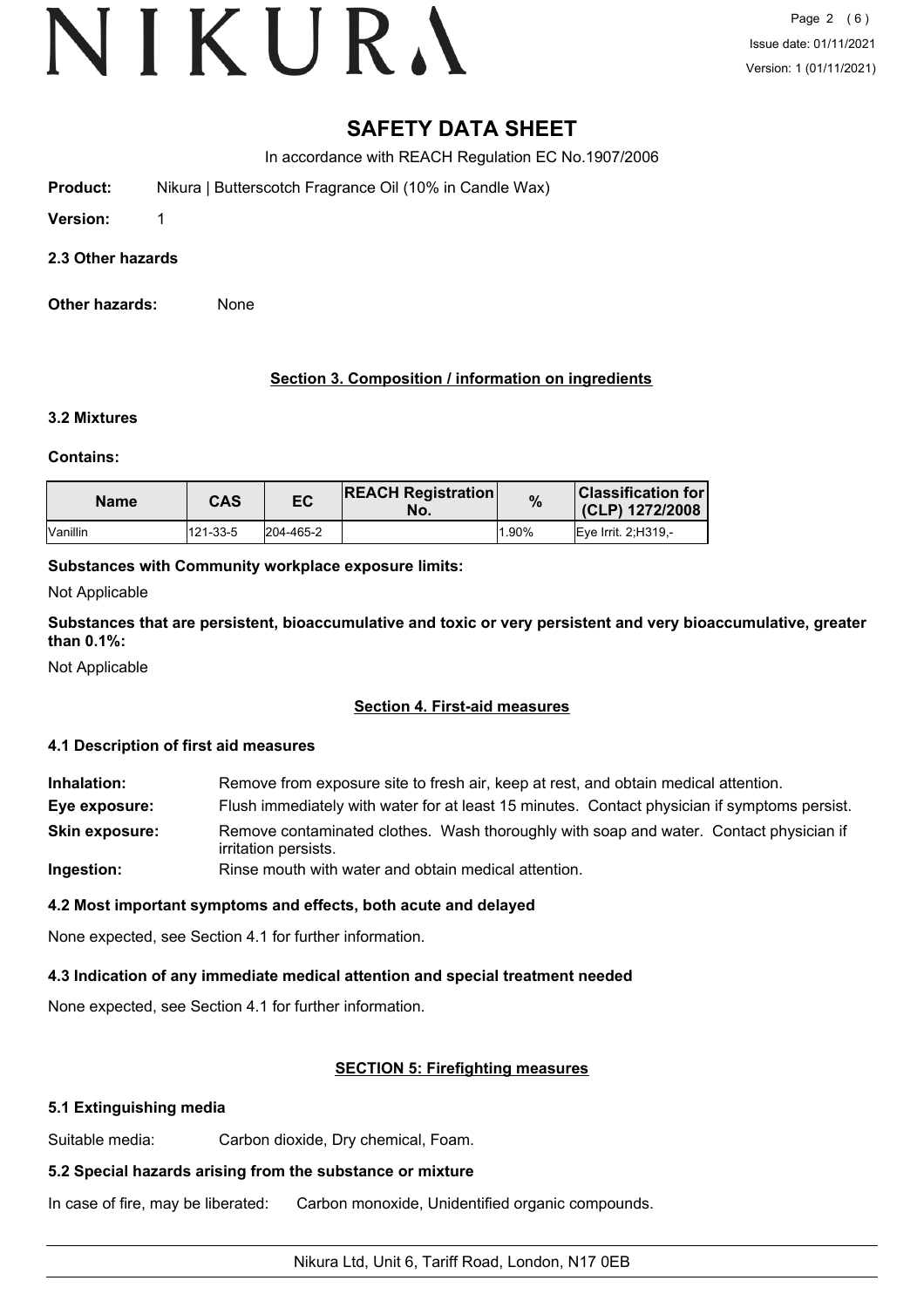# VIKURA

# **SAFETY DATA SHEET**

In accordance with REACH Regulation EC No.1907/2006

**Product:** Nikura | Butterscotch Fragrance Oil (10% in Candle Wax)

**Version:** 1

**5.3 Advice for fire fighters:**

In case of insufficient ventilation, wear suitable respiratory equipment.

# **Section 6. Accidental release measures**

# **6.1 Personal precautions, protective equipment and emergency procedures:**

Avoid inhalation. Avoid contact with skin and eyes. See protective measures under Section 7 and 8.

## **6.2 Environmental precautions:**

Keep away from drains, surface and ground water, and soil.

# **6.3 Methods and material for containment and cleaning up:**

Remove ignition sources. Provide adequate ventilation. Avoid excessive inhalation of vapours. Contain spillage immediately by use of sand or inert powder. Dispose of according to local regulations.

## **6.4 Reference to other sections:**

Also refer to sections 8 and 13.

# **Section 7. Handling and storage**

## **7.1 Precautions for safe handling:**

Keep away from heat, sparks, open flames and hot surfaces. - No smoking. Use personal protective equipment as required. Use in accordance with good manufacturing and industrial hygiene practices. Use in areas with adequate ventilation Do not eat, drink or smoke when using this product.

## **7.2 Conditions for safe storage, including any incompatibilities:**

Store in a well-ventilated place. Keep container tightly closed. Keep cool. Ground/bond container and receiving equipment. Use explosion-proof electrical, ventilating and lighting equipment. Use only non-sparking tools. Take precautionary measures against static discharge.

## **7.3 Specific end use(s):**

Candles/Wax Melts: Use in accordance with good manufacturing and industrial hygiene practices.

## **Section 8. Exposure controls/personal protection**

## **8.1 Control parameters**

Workplace exposure limits: Not Applicable

# **8.2 Exposure Controls**

# **Eye / Skin Protection**

Wear protective gloves/eye protection/face protection

# **Respiratory Protection**

Nikura Ltd, Unit 6, Tariff Road, London, N17 0EB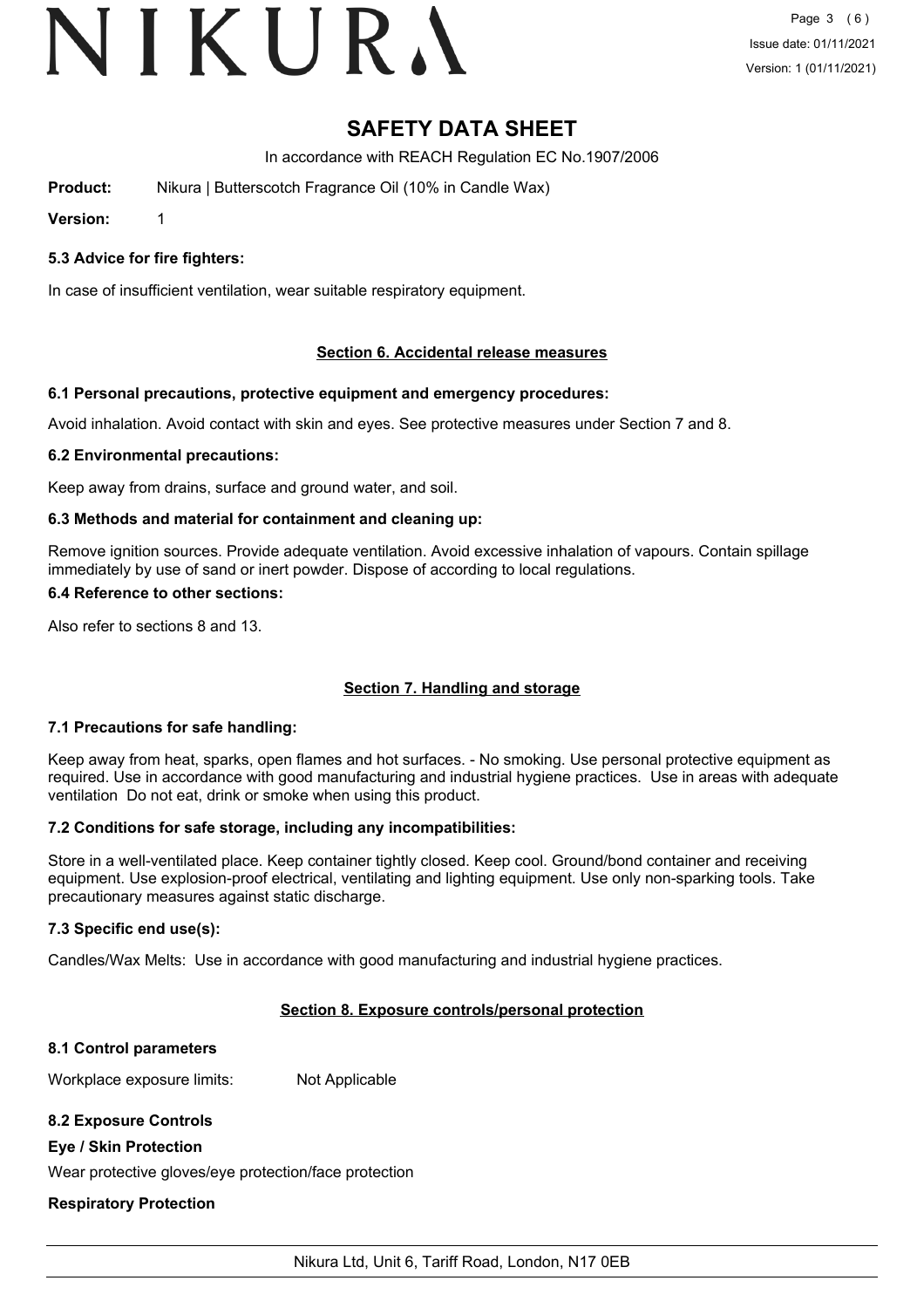# VIKURA

# **SAFETY DATA SHEET**

In accordance with REACH Regulation EC No.1907/2006

**Product:** Nikura | Butterscotch Fragrance Oil (10% in Candle Wax)

**Version:** 1

Under normal conditions of use and where adequate ventilation is available to prevent build up of excessive vapour, this material should not require special engineering controls. However, in conditions of high or prolonged use, or high temperature or other conditions which increase exposure, the following engineering controls can be used to minimise exposure to personnel: a) Increase ventilation of the area with local exhaust ventilation. b) Personnel can use an approved, appropriately fitted respirator with organic vapour cartridge or canisters and particulate filters. c) Use closed systems for transferring and processing this material.

Also refer to Sections 2 and 7.

### **Section 9. Physical and chemical properties**

## **9.1 Information on basic physical and chemical properties**

| Appearance:                                   | Not determined                               |
|-----------------------------------------------|----------------------------------------------|
| Odour:                                        | Not determined                               |
| <b>Odour threshold:</b>                       | Not determined                               |
| pH:                                           | Not determined                               |
| Melting point / freezing point:               | Not determined                               |
| Initial boiling point / range:                | Not determined                               |
| <b>Flash point:</b>                           | > 200 °C                                     |
| <b>Evaporation rate:</b>                      | Not determined                               |
| Flammability (solid, gas):                    | Not determined                               |
| Upper/lower flammability or explosive limits: | Product does not present an explosion hazard |
| Vapour pressure:                              | Not determined                               |
| Vapour density:                               | Not determined                               |
| <b>Relative density:</b>                      | Not determined                               |
| Solubility(ies):                              | Not determined                               |
| Partition coefficient: n-octanol/water:       | Not determined                               |
| Auto-ignition temperature:                    | Not determined                               |
| <b>Decomposition temperature:</b>             | Not determined                               |
| <b>Viscosity:</b>                             | Not determined                               |
| <b>Explosive properties:</b>                  | Not expected                                 |
| <b>Oxidising properties:</b>                  | Not expected                                 |
|                                               |                                              |

**9.2 Other information:** None available

# **Section 10. Stability and reactivity**

## **10.1 Reactivity:**

Presents no significant reactivity hazard, by itself or in contact with water.

## **10.2 Chemical stability:**

Good stability under normal storage conditions.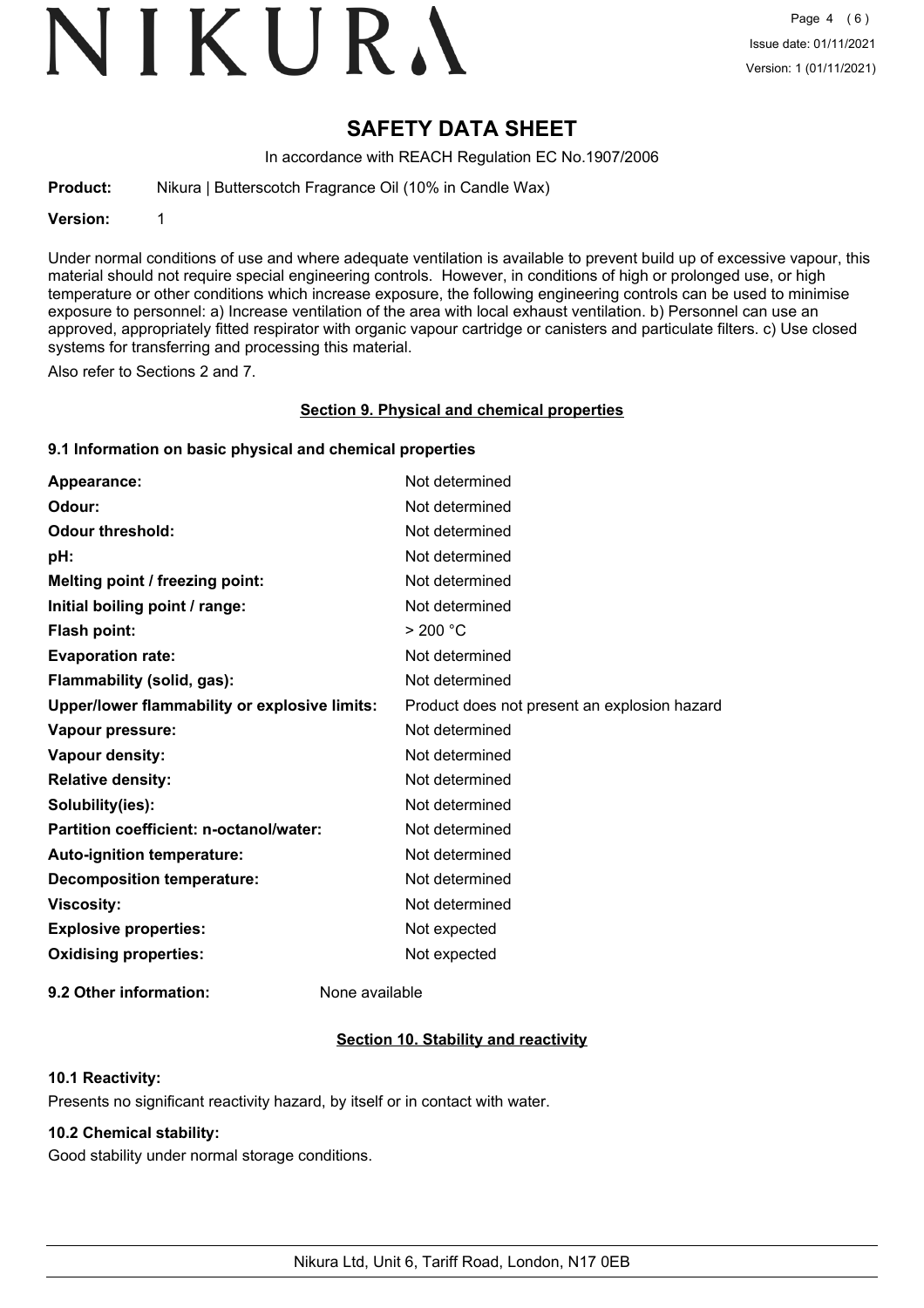# **SAFETY DATA SHEET**

In accordance with REACH Regulation EC No.1907/2006

**Product:** Nikura | Butterscotch Fragrance Oil (10% in Candle Wax)

**Version:** 1

**10.3 Possibility of hazardous reactions:**

Not expected under normal conditions of use.

# **10.4 Conditions to avoid:**

Avoid extreme heat.

# **10.5 Incompatible materials:**

Avoid contact with strong acids, alkalis or oxidising agents.

# **10.6 Hazardous decomposition products:**

Not expected.

# **Section 11. Toxicological information**

# **11.1 Information on toxicological effects**

This mixture has not been tested as a whole for health effects. The health effects have been calculated using the methods outlined in Regulation (EC) No 1272/2008 (CLP).

This material does not meet the criteria for classification for health hazards under Regulation (EC) No 1272/2008.

| <b>Acute Toxicity:</b>                    | Based on available data the classification criteria are not met. |
|-------------------------------------------|------------------------------------------------------------------|
| <b>Acute Toxicity Oral</b>                | >5000                                                            |
| <b>Acute Toxicity Dermal</b>              | Not Applicable                                                   |
| <b>Acute Toxicity Inhalation</b>          | Not Available                                                    |
| <b>Skin corrosion/irritation:</b>         | Based on available data the classification criteria are not met. |
| Serious eye damage/irritation:            | Based on available data the classification criteria are not met. |
| <b>Respiratory or skin sensitisation:</b> | Based on available data the classification criteria are not met. |
| Germ cell mutagenicity:                   | Based on available data the classification criteria are not met. |
| Carcinogenicity:                          | Based on available data the classification criteria are not met. |
| <b>Reproductive toxicity:</b>             | Based on available data the classification criteria are not met. |
| <b>STOT-single exposure:</b>              | Based on available data the classification criteria are not met. |
| <b>STOT-repeated exposure:</b>            | Based on available data the classification criteria are not met. |
| <b>Aspiration hazard:</b>                 | Based on available data the classification criteria are not met. |

**Information about hazardous ingredients in the mixture** Not Applicable

Refer to Sections 2 and 3 for additional information.

# **Section 12. Ecological information**

| 12.1 Toxicity:                                                                                                                                                                                                                                                                                                                                                            | Not available |
|---------------------------------------------------------------------------------------------------------------------------------------------------------------------------------------------------------------------------------------------------------------------------------------------------------------------------------------------------------------------------|---------------|
| 12.2 Persistence and degradability:                                                                                                                                                                                                                                                                                                                                       | Not available |
| 12.3 Bioaccumulative potential:                                                                                                                                                                                                                                                                                                                                           | Not available |
| 12.4 Mobility in soil:                                                                                                                                                                                                                                                                                                                                                    | Not available |
| $\overline{AB}$ = B $\overline{AB}$ = $\overline{AB}$ = $\overline{AB}$ = $\overline{AB}$ = $\overline{BA}$ = $\overline{BA}$ = $\overline{AB}$ = $\overline{AB}$ = $\overline{AB}$ = $\overline{AB}$ = $\overline{AB}$ = $\overline{AB}$ = $\overline{AB}$ = $\overline{AB}$ = $\overline{AB}$ = $\overline{AB}$ = $\overline{AB}$ = $\overline{AB}$ = $\overline{AB}$ = |               |

## **12.5 Results of PBT and vPvB assessment:**

This substance does not meet the PBT/vPvB criteria of REACH, annex XIII.